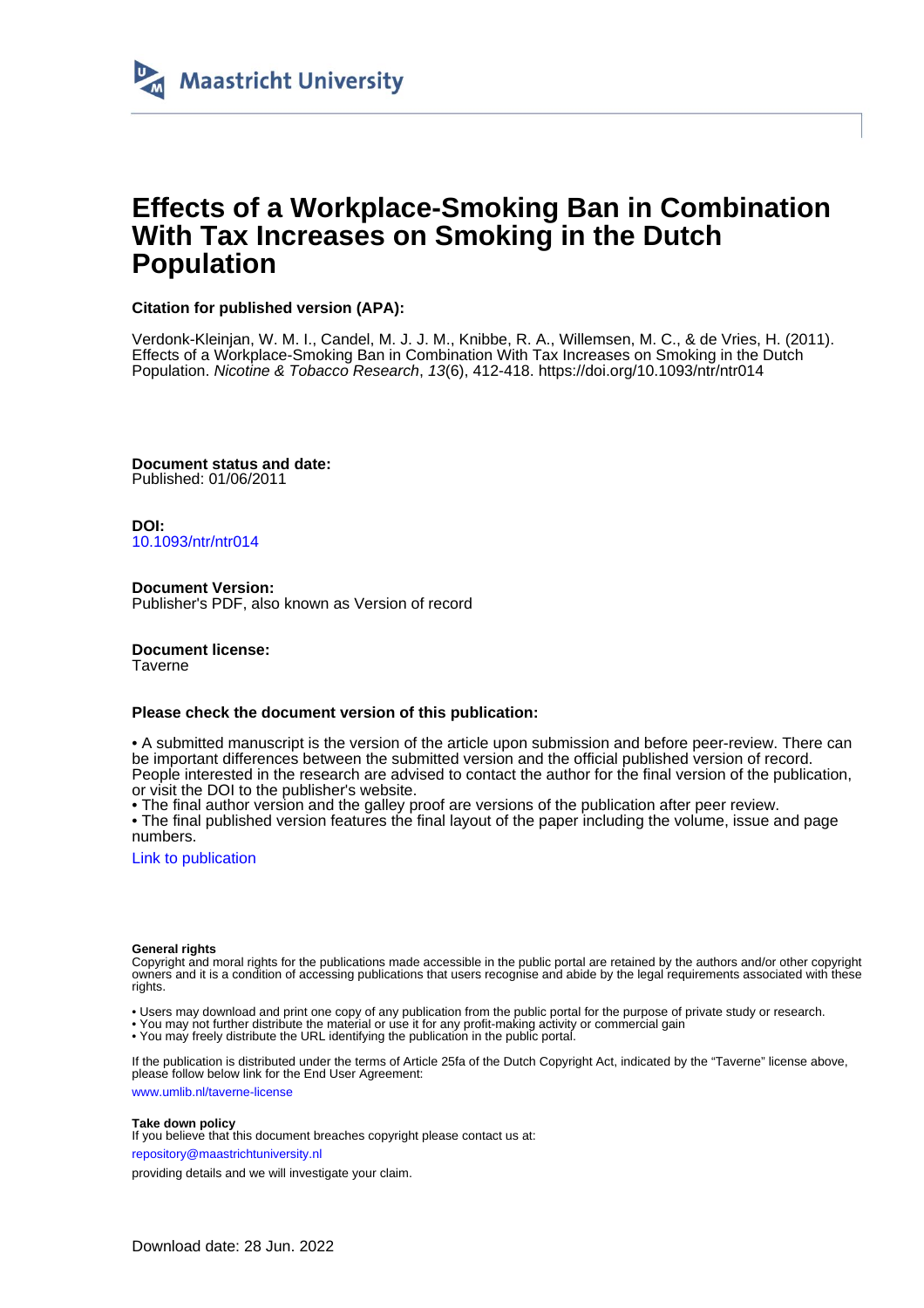# **Original Investigation Effects of a Workplace-Smoking Ban in Combination With Tax Increases on Smoking in the Dutch Population**

*Wendy M. I. Verdonk-Kleinjan,<sup>1</sup> Math J. J. M. Candel, Ph.D.,<sup>2</sup> Ronald A. Knibbe, Ph.D.,<sup>3</sup> Marc C. Willemsen, Ph.D.,<sup>4,5</sup> & Hein de Vries, Ph.D.*<sup>3</sup>

<sup>1</sup> Food and Consumer Product Safety Authority (FCPSA), Eindhoven, The Netherlands

- 2  *Department of Methodology and Statistics, Faculty of Health, Medicine and Life Science, University Maastricht, Maastricht, The Netherlands* <sup>3</sup> Department of Health Education and Promotion, Faculty of Health, Medicine and Life Science, University Maastricht, Maastricht, *The Netherlands*
- <sup>4</sup> Dutch Expertise Centre on Tobacco Control, STIVORO, The Hague, The Netherlands

5  *Department of Health Education and Promotion, CAPHRI, Maastricht, The Netherlands*

Corresponding Author: Wendy M. I. Verdonk-Kleinjan, *Directorate Implementation Enforcement and Surveillance, Food and Consumer Product Safety Authority (VWA), PO Box 2168, 5600 CD Eindhoven, The Netherlands. Telephone +31-0-40-2911500; Fax +31-0-40-2911600; E-mail: wendy.verdonk-kleinjan@vwa.nl*

Received June 7, 2010; accepted January 14, 2011

# **Abstract**

**Introduction:** In the Netherlands, between 2003 and 2005, 3 tobacco control measures were implemented: a workplacesmoking ban and 2 tax increases on tobacco products. This study explores how the combination of measures influences the smoking behavior of the general population divided into subpopulations with and without paid work (all aged 16–65 years).

**Methods:** Data from the Dutch Continuous Survey of Smoking Habits were used. The total sample consisted of 32,014 respondents (27,150 with paid work and 4,864 without paid work) aged 16–65 years. Analyses were done by linear and logistic regression, controlling for relevant factors.

**Results:** For respondents with paid work, the combination of a smoking ban and 2 tax increases led to a decrease in the number of cigarettes per day and in the prevalence of daily smoking. For respondents without paid work, there was no significant effect on any of the outcome parameters. In both groups, there was no evidence that the effect of the measures on smoking was moderated by the respondent's gender, age, or level of education.

**Conclusions:** The combination of policy measures has influenced the smoking behavior of respondents with paid work in a positive way. Compared with most other studies, the effect of the workplace-smoking ban alone is smaller. However, the effect of the combined interventions is higher than the that of tax increases in other studies. Among respondents without paid work who were exposed to tax increases only, no significant effects were found.

# **Introduction**

doi: 10.1093/ntr/ntr014

In 1996, the Netherlands introduced a tobacco discouragement policy in line with the World Health Organization (WHO)

Framework Convention on Tobacco Control. Most of the measures related to this policy were implemented after 2002, that is, a youth access law (2003), an advertising ban (2002), and textual health warnings on cigarette packages (2002). In January 2004, a workplace-smoking ban (from which the hospitality industry was exempt) came into action. One month later, in February 2004, the taxes on tobacco increased by 20%. In January 2005, an additional tax was implemented related to minimum prices of tobacco products, which increased prices by (about) another 4%.

The present study evaluates the impact of the combination of the workplace-smoking ban and the two tax increases on the smoking behavior of the general population (aged 16–65 years). Subpopulations of those with and without paid work were examined as these two groups differ in their level of exposure to the workplace-smoking ban.

It is generally assumed that a combination of measures has more effect than each of the separate measures [\(Joossens & Raw,](#page-7-0) [2006;](#page-7-0) [Levy, Chaloupka, & Gitchell, 2004;](#page-7-1) [Pierce & León, 2008\)](#page-7-2). Three studies ([Emont, Choi, Novotny, & Giovino, 1993](#page-7-3); [Stephens, Pederson, Koval, & Kim, 1997](#page-7-4); [Stephens, Pederson,](#page-7-5) [Koval, & Macnab, 2001](#page-7-5)) investigated the impact of the combination of no-smoking laws and increased taxation, but none differentiated the effects for relevant subpopulations. Studies on the impact of a workplace-smoking ban in various countries revealed a decline in the daily cigarette consumption and a reduction in smoking prevalence among working people and in the general population ([Brownson, Eriksen, Davis, & Warner,](#page-7-6) [1997;](#page-7-6) [Chapman et al., 1999;](#page-7-7) [Fichtenberg & Glantz, 2002](#page-7-8); [Heloma & Jaakkola, 2003](#page-7-9); [Hopkins et al., 2001](#page-7-10); [Joossens & Raw,](#page-7-0) [2006;](#page-7-0) [Levy et al., 2004\)](#page-7-1). The effect of tax increases is mostly reported in terms of price elasticity. A 10% increase in price is associated with a 4% reduction in tobacco consumption (daily

Advance Access published on February 28, 2011 *© The Author 2011. Published by Oxford University Press on behalf of the Society for Research on Nicotine and Tobacco. All rights reserved. For permissions, please e-mail: journals.permissions@oup.com*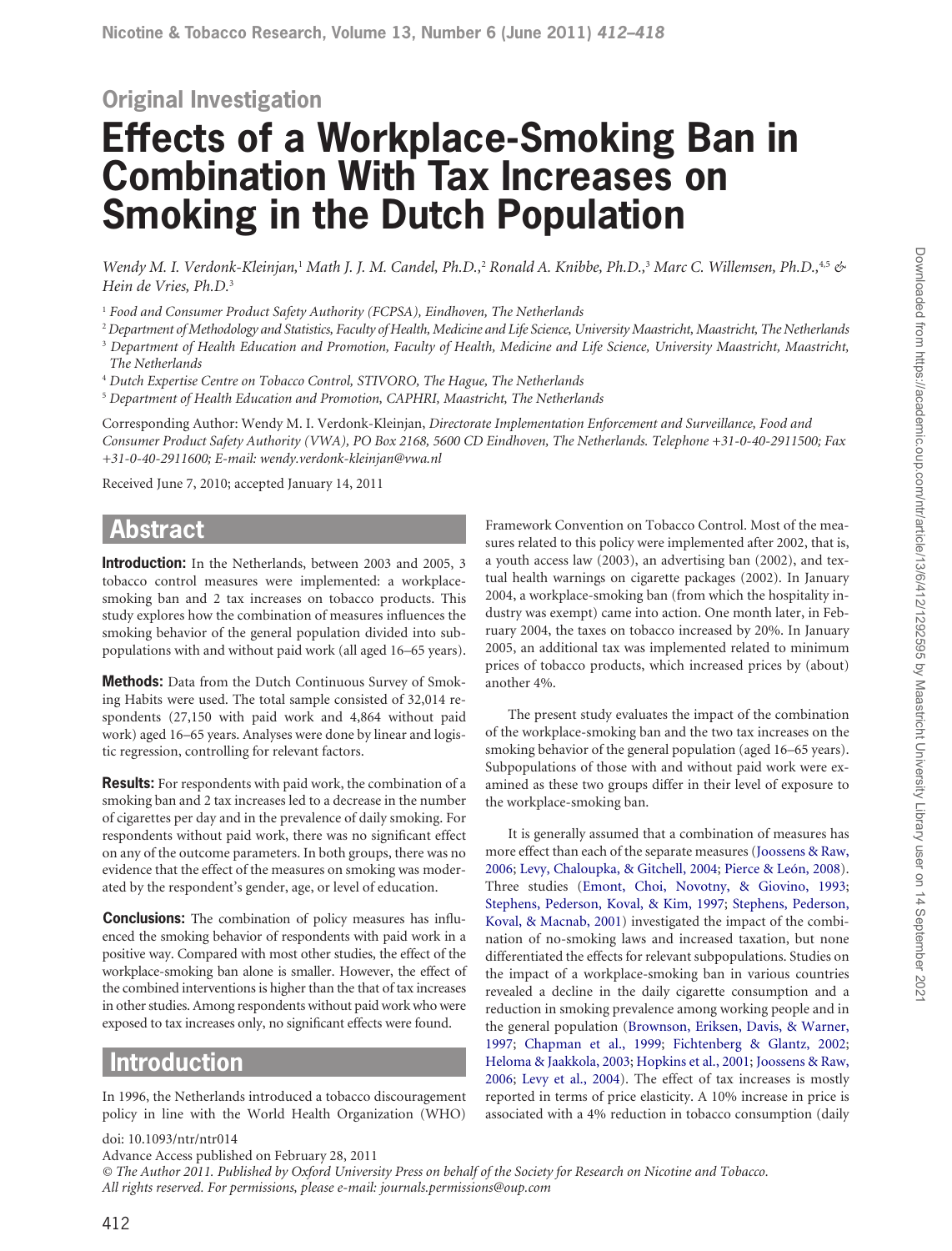cigarette consumption and smoking prevalence; [Fichtenberg &](#page-7-8)  [Glantz, 2002](#page-7-8) ; [Guindon, Tobin, & Yach, 2002](#page-7-11); [Hopkins et al.,](#page-7-10)  [2001](#page-7-10); [Joossens & Raw, 2006\)](#page-7-0).

The present study examines the influence of both the workplace-smoking ban and tax increases on persons with paid work, whereas the effect of the tax increases alone was studied in those without paid work. The dataset used covers smoking behavior in the general population for 36 months. This specific study period covers implementation of the three measures and allows a more comprehensive examination of the cumulative effects of the measures (Figure 1). For both subpopulations, we expect to see a decline in the intensity of smoking, an increase in quit attempts, and a decrease in the prevalence of smoking. Since the effect of both measures may differ according to age, gender, education [\(Farrelly, Evans, & Sfekas, 1999;](#page-7-12) [Hopkins et al., 2001;](#page-7-10) [Joossens &](#page-7-0)  [Raw, 2006](#page-7-0); [Levy, Romano, & Mumford, 2005;](#page-7-13) [Levy et al., 2004](#page-7-1); [Thomas et al., 2008;](#page-7-14) [Townsend, Roderick, & Cooper, 1994\)](#page-7-15), and working hours ([Evans, Farrelly, & Montgomery, 1999](#page-7-16)), these variables were included as moderators. Furthermore, since one of the intervention periods is close to New Year, we also control for possible confounding due to the "New Year" effect, that is, taking into account the large number of smokers who start the New Year with an attempt to stop smoking.

# **Methods**

# **Study Design and Setting**

The Continuous Survey of Smoking Habits (CSSH) has continuously monitored smoking behavior in the Dutch population since 1976. Each week, 200 respondents are randomly selected from a database of more than 200,000 respondents representative for the Dutch population aged 15 years and older. To ensure representativeness, the sample is weighted for region, urbanization, gender, age, household composition, and level of education. The subjects were approached by Internet to fill in a questionnaire.

For the present study, data collected in 2003, 2004, and 2005 were used from which we selected all 32,014 respondents aged 16–65 years. Figure 1 shows the timeline of the interventions. Respondents with paid work were exposed to the following interventions: the workplace-smoking ban from January 1, 2004 to February 1, 2004 ( $n = 601$ ), the workplace-smoking ban and the first tax increase from February 1, 2004 to January 1, 2005 (*n* = 8,427), and the workplace-smoking ban and the first and second tax increase from January 1, 2005 to December 31, 2005 (*n* = 8,908). Those without paid work were not exposed to an intervention until February 2004 (*n* = 1,825); they were exposed to the first tax increase from February 1, 2004 to January 1, 2005  $(n = 1,521)$  and to the first and second tax increases from January 1, 2005 to December 31, 2005 (*n* = 1,518).

## **Characteristics of the Participants**

Table 1 presents the main sociodemographic characteristics of those with and without paid work. There were significant  $(p < .001)$  differences in gender, age, and level of education when we compared the group of the respondents with paid work with that without paid work.

#### **Measurements**

Whether respondents had paid work was assessed by verifying whether their income was derived from paid employment. The outcome measures were intensity of smoking, whether a person made a quit attempt last month, and whether a person was a daily smoker. The intensity of smoking was measured by the number of cigarettes per day per smoker. Smoking prevalence was calculated as the percentage of respondents who smoked daily. The variables gender (male and female), age (16–29, 30– 49, and 50–65 years), educational level (low, middle, and high), and number of hours with paid work per week (1–14 and 15 hr or more) were measured with direct questions. The variable "New Year" effect was created by identifying the respondents interviewed in January 2003, 2004, and 2005. The various interventions are operationalized by making dummy variables for the different time intervals, each corresponding to a different set of interventions to which the respondents were exposed (Figure 1). For employees, we made three "time interval dummies": January 2004 (ban) and February 2004 till January 2005 (first tax increase) and 2005 (second tax increase). For non employees, we made two "time interval dummies": February 2004 till January 2005 (first tax increase) and 2005 (second tax increase).

## **Statistical Analysis**

The analyses were stratified for those with (*n* = 27,150) and without ( $n = 4,864$ ) paid work. These categories differ in the measures to which they were exposed as those not working could not have experienced the workplace-smoking ban. The design of the study implies that, in the period after the workplace-smoking ban, the "measures" are no longer comparable. For those who are working, the effects of the measure "first tax increase" are in fact the effects of a tax increase in combination with the workplace smoking ban, while for those without work, the effects represent the effects of the tax increase only.



Figure 1. Respondents with and without paid work and exposure to interventions.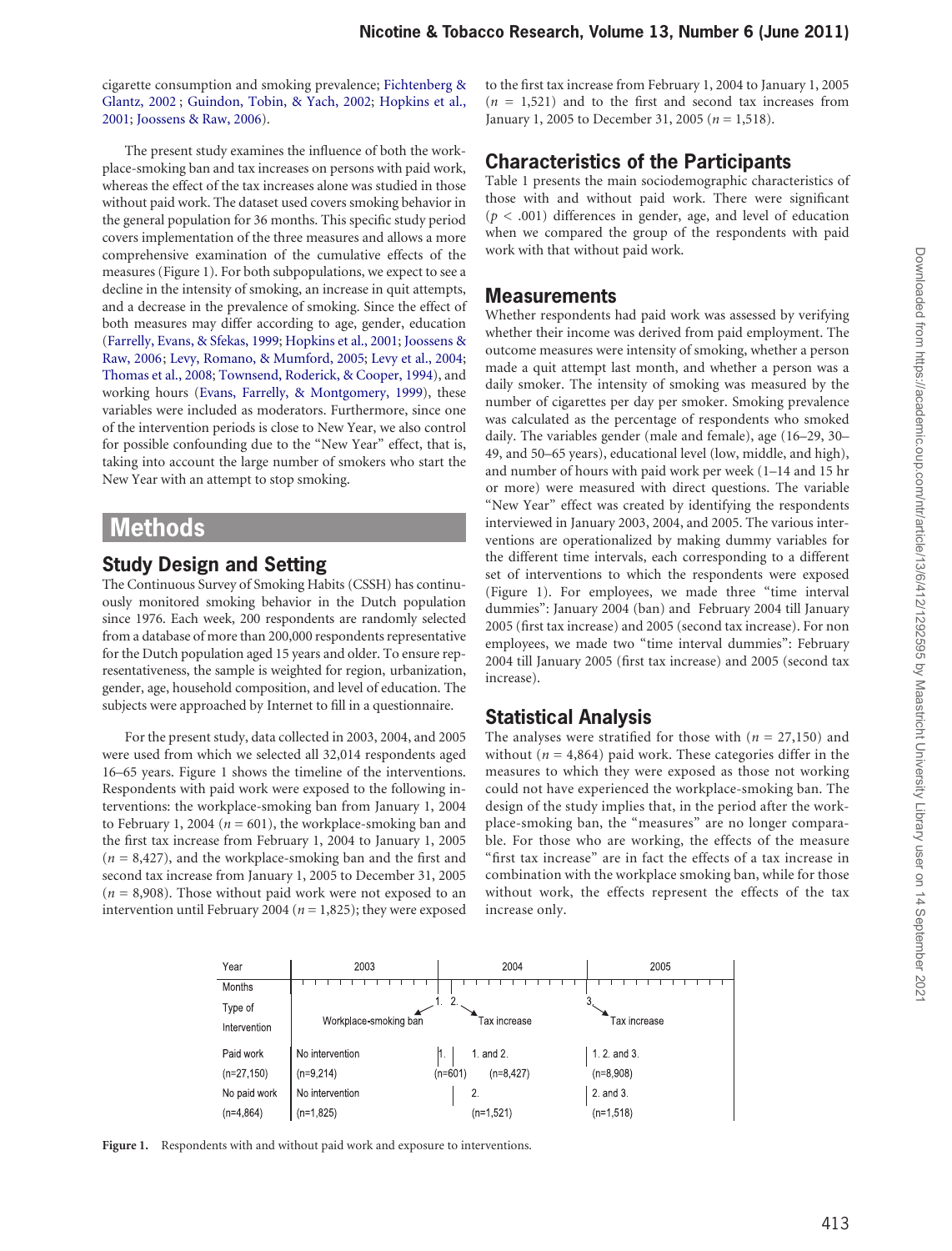| Table 1. Characteristics of the Respon- |  |
|-----------------------------------------|--|
| dents (percentages)                     |  |

|                        | With paid work | Without paid work |  |  |
|------------------------|----------------|-------------------|--|--|
|                        | $n = 27,150$   | $n = 4,864$       |  |  |
| Gender                 |                |                   |  |  |
| Male                   | 54.7           | 12.3              |  |  |
| Female                 | 45.3           | 87.7              |  |  |
| Age group in years     |                |                   |  |  |
| $16 - 29$              | 19.6           | 24.1              |  |  |
| $30 - 49$              | 59.5           | 38.1              |  |  |
| $50 - 65$              | 20.8           | 37.8              |  |  |
| <b>Education</b> level |                |                   |  |  |
| Low                    | 31.5           | 52.5              |  |  |
| Middle                 | 39.8           | 34.4              |  |  |
| High                   | 28.7           | 13.1              |  |  |

For the two categories of respondents, chi-square tests were used to assess differences between baseline and postintervention measurements in the proportion of respondents that reported to smoke daily and that reported a quit attempt. *t*-tests were used to assess differences between baseline and postintervention measurements in the number of cigarettes per smoker per day.

To check whether the analysis of the impact of the measures should be controlled for a variable capturing trends over time, we used the 2003 data. A linear regression (number of cigarettes) or logistic regression analysis (daily smoking and quit attempts) with the month of the year 2003 as independent variable and gender, age, education, and New Year as control variables was conducted to detect a possible trend over the 12 month of 2003. However, neither in the total population nor separately for those with and without paid work was a trend found for the smoking prevalence, the proportion of quitters, or the number of cigarettes smoked.

Multiple linear and logistic regression analyses were used to analyze the effect of the measures on, respectively, the number of cigarettes per day (among smokers), the proportion of quitters, and the proportion of daily smokers, controlling for gender, age, level of education and weekly working hours (only for those who worked), and the "New Year" effect. Each of the outcome measures were regressed on the variable type of intervention. For those with paid work, the measures were represented by three dummies (implementation of the ban, implementation of the ban and the first tax increase, and implementation of the ban and first and second tax increase). For those without paid work, two dummies (first tax increase and both the first and the second tax increase) were used. Furthermore, we tested for interaction effects between the various interventions and covariates (except for the "New Year" variable) on each of the outcome variables. We examined all regression analyses for multicollinearity by inspecting the variance inflation factors. The variance inflation factors were between 1.0 and 1.4, indicating no high multicollinearity. By calculating Cook's distance for each subject, all analyses were checked for influential observations. Whenever necessary, analyses were redone after deleting subjects with a Cook's distance larger than 1.

For all analyses, a significance level of *p* < .05 was used. Data were analyzed using SPSS 15.0 for Windows.

# **Results**

# **Intensity of Smoking**

Among smokers with paid work, the average number of cigarettes decreased from 15.0 cigarettes/day before the interventions to 13.8 cigarettes/day (*p* = .09) after implementation of the workplace-smoking ban and to 14.2 cigarettes/day  $(p = .002)$  after the ban and the two tax increases. Among smokers without paid work, there were no significant changes in the number of cigarettes per day before the interventions (14.7) and after the two tax increases (14.9). If we combine the decrease in intensity of smoking with the decrease in prevalence of smoking after the ban and the two tax increases (see below), we estimate that the total cigarette consumption among the employed ( $n = 27,150$ ) is reduced from 111,994 to 93,684 cigarettes/day, which is a 16.3% reduction in total cigarette consumption. For those without paid work ( $n = 4,864$ ), we estimate a reduction from 15,158 to 14,495 cigarettes/day, which is a 4.4% reduction in total cigarette consumption.

Table 2 shows the results of the multiple linear regression analysis for smokers with and without paid work. For respondents with paid work, only the effect of the smoking ban was not significant. The effects of the first and second tax increases, implemented after the workplace-smoking ban, were significant. It is important to note that the number of respondents interviewed in the month during which the smoking ban only (without additional tax increases) was in force (i.e., January 2004) is much smaller than the number of respondents exposed to both the ban and the tax increase(s). This probably explains why, despite a relatively strong effect of the ban (−1.28 cigarettes per smoker per day), this effect is not significant, whereas the effects of both tax increases (−0.53; −0.85) are significant. Furthermore, there were significant differences in the number of cigarettes smoked according to gender, age, and education. Women smoked less cigarettes than men (-0.77), and the youngest age group (16–29 years) smoked less cigarettes compared with those aged 30–49 (-1.67) and 50–65 years (-3.34). Lower educated employees smoked more cigarettes than the middle (1.94) and higher educated employees (3.88). Analysis of interactions of the different interventions with the relevant factors showed no significant interaction, indicating that subpopulations did not differ in the effect of the interventions.

Among respondents without paid work, there were no significant effects of the tax increases on the number of cigarettes per smoker per day. Because the statistical power for those without paid work is much smaller, it is informative to examine the estimated effect sizes of the tax increases. It appears that these are estimated to be opposite and smaller than for those with work for the first (0.29 vs. −0.53) and second (0.34 vs. −0.85) tax increase. The effects of age and education are similar to the effects for those with paid work. Analysis of interactions of the two tax increases with the relevant covariates did not reveal any significant interactions.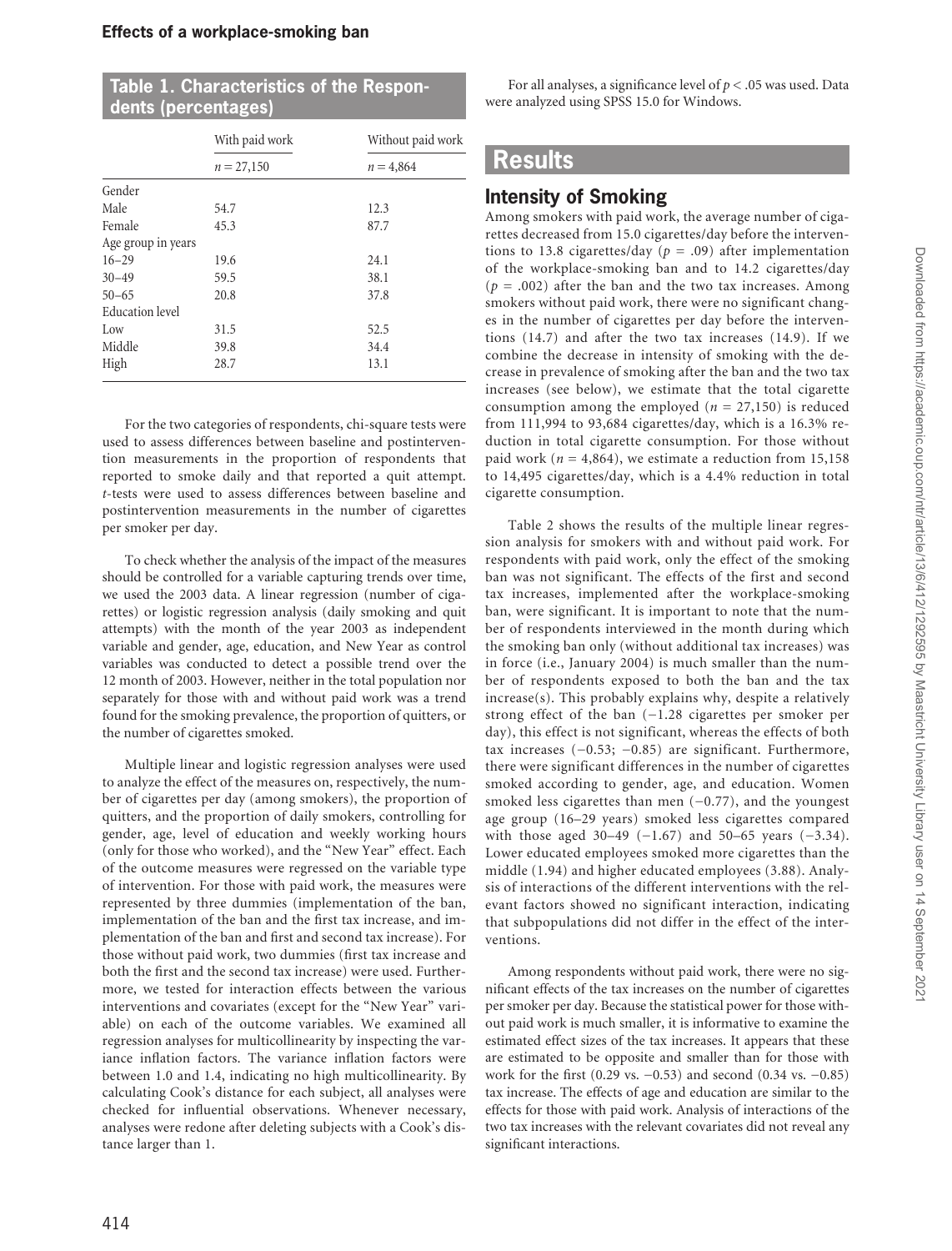| Variable                                                                     | Paid work, B<br>$(95\% \text{ CI})$ , n = 7,334 | Without paid work,<br>$\beta$ (95% <i>CI</i> ), n = 1,018 |
|------------------------------------------------------------------------------|-------------------------------------------------|-----------------------------------------------------------|
| Constant                                                                     | $14.65(13.69-15.61)$                            | $13.09(11.18-14.99)$                                      |
| Intervention (0 = <i>no</i> interventions/1 = <i>the ban</i> )               | $-1.28$ ( $-2.82$ to 0.26) n.s.                 |                                                           |
| Intervention ( $0 = no$ interventions/ $1 = the$ ban and first tax increase) | $-0.53$ (-1.04 to $-0.03$ ) <sup>*</sup>        |                                                           |
| Intervention $(0 = no$ interventions/1 = the ban and two tax increases)      | $-0.85$ (-1.33 to -0.37)**                      |                                                           |
| Intervention (0 = <i>no</i> interventions/1 = first tax increase)            |                                                 | $0.29$ (-1.12 to 1.70) n.s.                               |
| Intervention ( $0 = no$ interventions/ $1 = two$ tax increases)              |                                                 | $0.34$ (-0.94 to 1.62) n.s                                |
| "New year variable" ( $0 = other$ months/ $1 = month$ January)               | $-0.12$ ( $-0.69$ to 0.93) n.s.                 | $-1.08$ ( $-3.04$ to 0.89)                                |
|                                                                              |                                                 | n.s.                                                      |
| Gender (0 = $male/1$ = $female$ )                                            | $-0.77$ (--1.19 to $-0.35$ )***                 | $0.52$ (-1.29-2.34) n.s.                                  |
| Age group in years $(0 = 16-29/1 = 30-49/2 = 50-65)$                         | $1.67(1.33-2.00)$ ***                           | $2.05(1.22 - 2.88)$ ***                                   |
| Education ( $0 = low/1 = middle/2 = high$ )                                  | $-1.94$ (-2.22 to $-1.67$ )***                  | $-2.19(-3.11-1.27)$ ***                                   |
| Hours paid work per week (0 = 1-14 hr/1 = $\geq$ 15 hr)                      | $0.65$ (-0.15 to 0.93) n.s.                     |                                                           |
|                                                                              | $F$ -overall 49.25***                           | F-overall $11.75***$                                      |

#### **Table 2. Linear Regression of Number of Cigarettes Per Day for Smoking Respondents With and Without Paid Work**

*Note*. n.s. = nonsignificant.

 $**p* < .05; ***p* < .01; ****p* < .001.$ 

## **Quit Attempts**

Among those with and without paid work, there were no significant changes in the percentage of quit attempts. Among those with paid work, the percentage of smokers who made an attempt to quit was 1.0% in the period before the ban and tax increases and 1.2% afterward. In the short period after the implementation of the ban but before the tax increases (i.e., January 2004), the percentage of smokers trying to quit was significantly larger: 5.0% ( $p < .001$ ). Among those without paid work, the percentage of smokers making an attempt to quit was 1.3% before and 0.3% after both tax increases.

The results of logistic regression analyses showed an acceptable fit of the model to the data: The Hosmer and Lemeshow tests for those with and without paid work were, respectively,  $\chi^2$  $(df=8) = 2.725 (p=.95)$  and  $\chi^2(df=8) = 2.943 (p=.94)$ . When controlling for the covariates, the effects of the interventions were not significant among those with or without paid work. For those with paid work, associations were found between quit attempts and the period after New Year, number of working hours, and age. Smokers were more likely to attempt to quit smoking in the month after New Year (odds ratio [*OR*]: 2.67). This explains the relatively high percentage of quitters as reported above in the univariate analysis for January 2004. Smokers working more than 15 hr a week were less likely to quit smoking (*OR*: 0.45), and older smokers were also less likely to quit smoking (*OR*: 0.69). There were no significant differences in quit attempts according to gender or education. Analysis of interaction effects did not reveal any significant interaction.

Among those without paid work, none of the covariates were significantly associated with attempts to quit. Removal of a subject without paid work having a Cook's distance clearly larger than 1 yielded very similar results.

# **Prevalence of Smoking**

Among those with paid work, the percentage of daily smokers decreased from 27.5% before implementation of the ban and

both tax increases to 25.5% (nonsignificant) after implementation of the ban and to 24.3% ( $p < .001$ ) after all interventions. Among those without paid work, the proportion of daily smokers showed no significant change after the interventions: Before the interventions, 21.2% were daily smokers compared with 20.0% after the tax increases. If we examine the prevalence of incidental smokers, we find no significant changes. Among those with paid work, the percentage of incidental smokers was 5.6% (before the ban), 6.0% (after the ban), and 5.6% (after both tax increases). Among those without paid work, we found a nonsignificant decrease from 3.5% before the tax increases to 2.5% after both tax increases.

We conducted multiple logistic regression to establish the effect of the different interventions on daily smoking for those with and without paid work. The analysis models showed a reasonable fit to the data for those with paid work but less for those without paid work. Hosmer and Lemeshow tests for those with and without paid work were, respectively,  $\chi^2(df = 8) = 13.994$ ( $p = .82$ ) and  $\chi^2(df = 8) = 41.015$  ( $p < .01$ ). All Cook's distances, however, were clearly smaller that 1. Table 3 shows that for paid workers, there was no significant change (*OR*: 0.87) in the likelihood of daily smoking among the respondents interviewed in the one month (January 2004) in which the ban without additional tax increases was in force, although the *OR* was similar to the other interventions. The effects of the first (*OR*: 0.86) and second tax increase (*OR*: 0.85) after the ban on daily smoking were significant and in the expected direction. Gender, age, education, and hours of paid work per week are related to daily smoking. The likelihood of daily smoking was lower among females (*OR*: 0.88), among the older age groups compared with the younger age groups (*OR*: 0.87), and among the higher educated group compared with the lower educated group (*OR*: 0.59). For those with more than 15 hr a week paid work, a higher likelihood (*OR*: 1.34) was found. No significant interactions were found between the different interventions and the covariates, indicating no differences in intervention effects between the paid workers.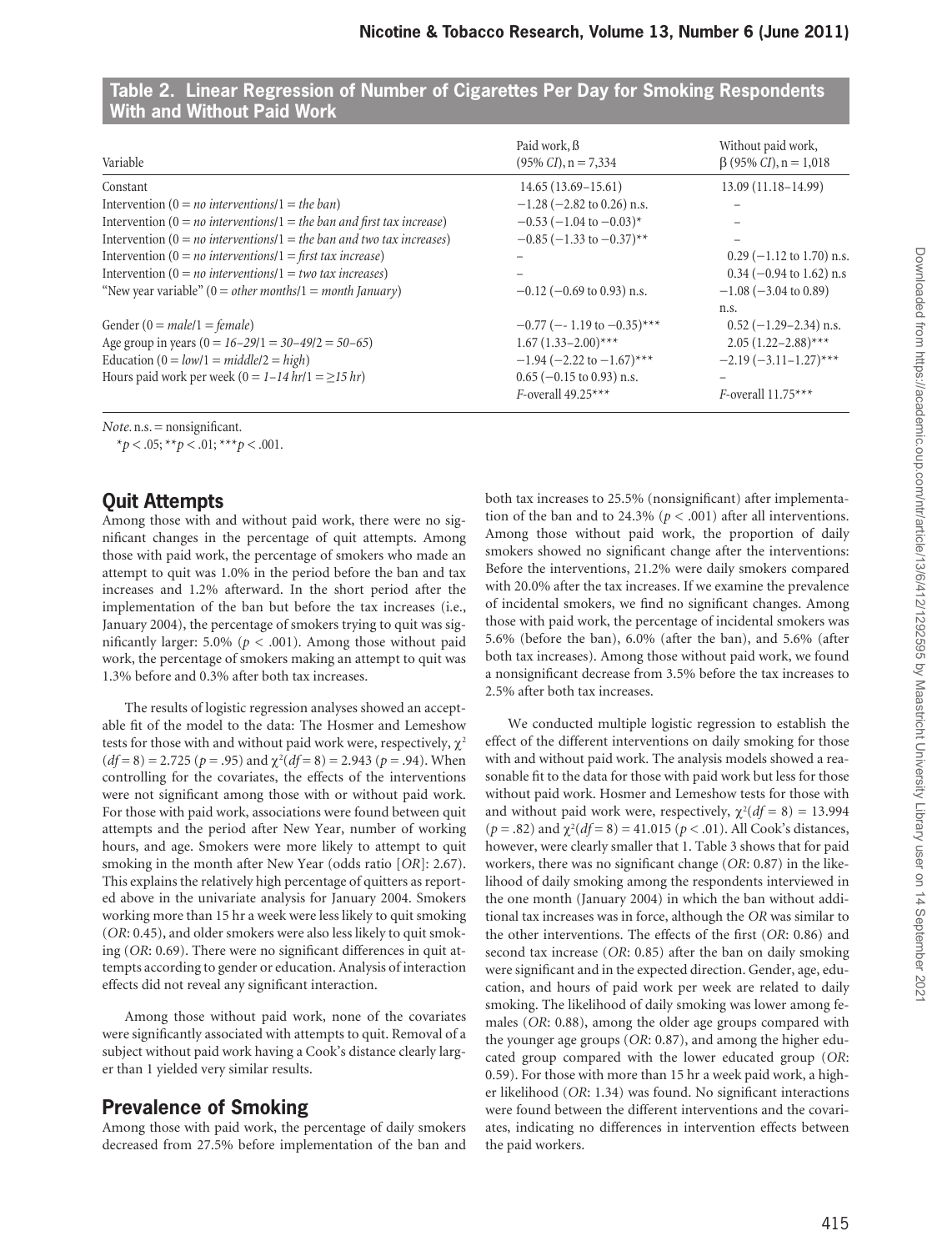|                                                                             | Paid work, OR                         | Without paid work,                    |  |
|-----------------------------------------------------------------------------|---------------------------------------|---------------------------------------|--|
| Variable                                                                    | $(95\% CI), n = 27,067$               | OR (95% CI), $n = 4,840$              |  |
| Intervention $(0 = no$ interventions/1 = the ban)                           | $0.87(0.70-1.08)$ n.s.                |                                       |  |
| Intervention ( $0 = no$ interventions $1 = the$ ban and first tax increase) | $0.86(0.80-0.92)$ ***                 |                                       |  |
| Intervention $(0 = no$ interventions/ $1 = the$ ban and two tax increases)  | $0.85(0.80-0.91)$ ***                 |                                       |  |
| Intervention ( $0 = no$ interventions/ $1 =$ first tax increase)            |                                       | $0.87(0.73-1.04)$ n.s.                |  |
| Intervention ( $0 = no$ interventions/ $1 = two$ tax increases)             |                                       | $0.94(0.79-1.12)$ n.s.                |  |
| "New year variable" ( $0 = other$ months/ $1 = month$ January)              | $1.04(0.93-1.17)$ n.s.                | $0.93(0.71-1.20)$ n.s.                |  |
| Gender (0 = $male/1 = female$ )                                             | $0.88(0.83-0.93)$ ***                 | $1.11(0.86-1.42)$ n.s.                |  |
| Age group in years $(0 = 16-29/1 = 30-49/2 = 50-65)$                        | $0.87(0.85-0.93)$ ***                 | $0.84(0.75-0.93)$ **                  |  |
| Education $(0 = low/1 = middle/2 = high)$                                   | $0.59(0.57-0.61)$ ***                 | $0.54(0.48-0.61)$ ***                 |  |
| Hours paid work per week (0 = $1-14$ hr/1 = $\geq$ 15 hr)                   | $1.34(1.20-1.49)$ ***                 |                                       |  |
|                                                                             | $-2 \log$ likelihood ratio 879.616*** | $-2 \log$ likelihood ratio 114.057*** |  |

| Table 3. Logistic Regression of Prevalence of Daily Smoking for Respondents With and |  |  |  |
|--------------------------------------------------------------------------------------|--|--|--|
| <b>Without Paid Work</b>                                                             |  |  |  |

*Note*. n.s. = nonsignificant; *OR* = odds ratio.

 $*_{p}$  < .05;  $*_{p}$  < .01;  $*_{p}$  < .001.

Among those without paid work, the tax increases had no significant effect on the likelihood of daily smoking. However, in terms of effect size, there was little difference between those with and without paid work in the effect of the first (OR: 0.86 vs. *OR*: 0.87) and second (*OR*: 0.85 vs. *OR*: 0.94) tax increase. For the other factors, the likelihood of daily smoking was related to age and education. Older and higher educated respondents were less likely to be daily smokers (*OR*: 0.84 and *OR*: 0.54, respectively). Analysis of interactions showed no significant intervention effects.

## **Discussion**

The combination of government policies was expected to influence tobacco smoking. For those with paid work, the workplace-smoking ban and the two tax increases indeed resulted in a decrease in the number of cigarettes smoked per day and in the prevalence of daily smoking. There were no changes in the prevalence of incidental smoking among workers with or without paid work. For those without work, no significant effect of the tax increases was found. For both groups, no interaction effects between the interventions on the one hand and gender, age, level of education, and working hours on the other were found.

We first discuss the findings related to the influence of the workplace-smoking ban and then discuss the influence of tax increases.

One could argue that because the effect of the smoking ban alone was not significant, the workplace-smoking ban had no influence on respondents with paid work. However, the very short period (only 1 month) in which only the smoking ban was in force implies that very few respondents were available to evaluate the effect of this single measure. If we also consider the effect size, it appears that the *OR* for the smoking ban for daily smoking (0.87) was comparable to that for the tax increases (0.86 and 0.85). The effect of the workplace-smoking ban on smoking intensity (−1.28) is estimated to have more than twice the effect of the first tax increase (−0.53). The effect sizes indicate that the nonsignificance may have been due to the lack of statistical power. Moreover, one can safely assume that the effect of the workplace-smoking ban lasts longer than the one month during which it was the sole measure implemented. Therefore, the influence of the workplace-smoking ban is likely to be incorporated in the effects found for the first and second tax increase.

Although the lack of significance for the workplace-smoking ban may be due to too low statistical power, the effect size of the workplace-smoking ban is smaller than effect sizes found in other studies reporting on a workplace-smoking ban only. Review studies on workplace-smoking ban report a reduction in the number of cigarettes per day ranging from 3.5 ([Chapman](#page-7-7) [et al., 1999\)](#page-7-7) or 3.2 ([Fichtenberg & Glantz, 2002\)](#page-7-8) to 1.2 cigarettes ([Hopkins et al., 2001](#page-7-10)). A recent WHO study and European studies reported a decrease in cigarette use of 2–4 cigarettes/day and concluded that there is strong evidence that smoke-free workplaces decrease the prevalence of smoking [\(Pierce & León,](#page-7-2) [2008](#page-7-2); [International Agency for Research on Cancer, 2009\)](#page-7-17). These are larger reductions than we found for the workplacesmoking ban (1.2 cigarettes/day). Similarly, the reduction in prevalence of the daily smoking (2.0 percentage points) after the smoking ban is smaller compared with reductions reported for a workplace-smoking ban only in review studies: 5 percentage points ([Brownson et al., 1997\)](#page-7-6), 5–5.6 percentage points ([Chap](#page-7-7)[man et al., 1999](#page-7-7)), 3.8 percentage points ([Fichtenberg & Glantz,](#page-7-8) [2002\)](#page-7-8), and 1.4–11.4 percentage points ([Hopkins et al., 2001\)](#page-7-10). Most studies on the effect of a workplace-smoking ban had a follow-up of up to one year ([Brownson et al., 1997](#page-7-6); [Fichtenberg](#page-7-8) [& Glantz, 2002](#page-7-8)). Studies with a longer follow-up show mixed results. During a 4-year follow-up, [Heloma & Jaakkola \(2003\)](#page-7-9) found that the effect increased over time, [Fichtenberg & Glantz](#page-7-8) [\(2002\)](#page-7-8) found in their review that the effects remained stable over time (range: 1–24 months), while the review of [Brownson](#page-7-6) [et al. \(1997\)](#page-7-6) indicated that there might be reductions in the size of the effect over time. The relatively small effect sizes found in the present study may be due to the very short measurement period (one month). Another reason why the effect of the ban was relatively small is related to limitations of the workplacesmoking ban in the Netherlands. Not only were employees in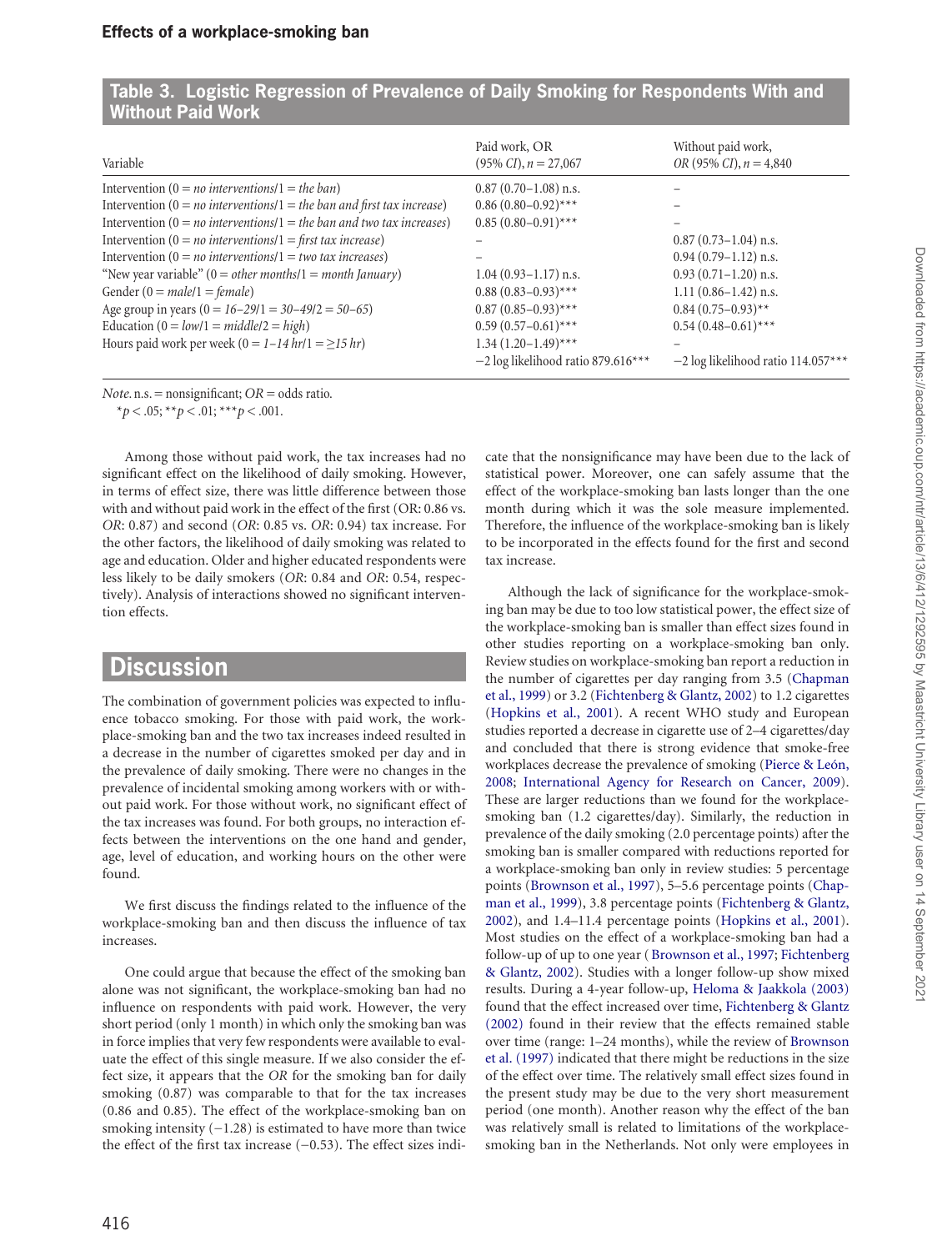restaurants, pubs, bars, and discotheques excluded from this ban, but employers were also permitted to offer designated smoking rooms at work, thereby reducing the potential effect of the workplace-smoking ban on the total tobacco consumption and smoking cessation ([Fichtenberg & Glantz,](#page-7-8)  [2002;](#page-7-8) [Levy et al., 2004](#page-7-1) ).

The effect of tax increases among employees in our study is somewhat larger than in most other studies. This is perhaps best clarified by comparing the price elasticity in our study, based on the combined effect of the ban and tax increases, with that of other studies. We estimate a 16.3% decrease in total tobacco consumption (prevalence and number of cigarettes of smokers) per 24% tax increase, which corresponds to a 6.8% decrease in consumption per 10% price increase. Review studies have indicated that a 10% increase in tobacco product prices results in a 4% [\(Fichtenberg & Glantz, 2002](#page-7-8)), 4.1% [\(Hopkins et al., 2001\)](#page-7-10), 3%– 5% ([Levy et al., 2004\)](#page-7-1), or 4.3% ([Gallus, Schiaffino, La Vecchia,](#page-7-18)  [Townsend, & Fernandez, 2006\)](#page-7-18) decrease in tobacco consumption in the general population. In the present study, the effects of the tax increase are estimated to be higher than those found in other studies. Our interpretation is that this is largely due to the fact that the tax increases are combined with a workplace-smoking ban. Therefore, our results seem to support the conclusions from studies in the United States ([Emont et al., 1993](#page-7-3)) and Canada [\(Stephens et al., 1997,](#page-7-4) [2001](#page-7-5)) that a combination of measures focusing on clean indoor air and price of tobacco is likely to result in greater effects than each of these measures separately.

For respondents without paid work, we did not find significant effects of the tax increases on prevalence of smoking, the number of cigarettes of smokers per day, and the proportion of quitters. The relatively small number of those without paid work implies a relatively low statistical power. In the analysis of the prevalence of smoking, the *OR* for tax increases found for those with and without work showed hardly any difference. However, in the analysis of the number of cigarettes among smokers, it appeared that the effect of the tax increases estimated for those without work was opposite to the effect estimated for those with work. We also estimated the price elasticity among those who had no paid work and found that the tax increase of 24% was associated with a 4.4% decrease in cigarette consumption. This means a 1.8% decrease in consumption per 10% price increase. This is much lower than estimated for those with paid work (6.8%). All in all, we think it is safe to conclude that the two tax increases had little to no effect on the tobacco consumption of those without work.

This lack of effect among those without paid work may seem in sharp contrast to studies indicating that in the lower strata, the effect of tax measures tend to be stronger ([Gallus et al.,](#page-7-18)  [2006](#page-7-18); [Joossens & Raw, 2006;](#page-7-0) [Thomas et al., 2008](#page-7-14); [Townsend](#page-7-15)  [et al., 1994](#page-7-15)). However, despite that more than 50% of those without paid work have a low level education (Table 1), it would be wrong to assume that the nonworking population in the present study is homogeneous in terms of social stratification. In the present study, those without paid work represent 36% of the total population of which only 4% is unemployed and seeking work and 32% is economically inactive in very diverse ways, for example, (full-time) students, housewives, early retirement, disability pension, etc. [\(Statistics Netherlands, 2009](#page-7-19)). For the majority in this economically inactive group, having no paid work does not mean that they are "poor" or belong to the lower

strata. Therefore, our nonworking population is possibly more heterogeneous compared with the lower strata as distinguished in other studies. Some subpopulations (e.g., those living on welfare only) may well be very responsive to tax increases, whereas other subpopulations (e.g. women with a large family income who choose not to have paid work might be less responsive to such increases.

In general, the prevalence of smoking in the category without work (21.1% vs. 27.5% among the working) is much lower than among those with paid work. This relatively low prevalence may explain some of the lack of responsiveness to price measures.

The strength of this population-based study is the large number of respondents ( $n = 32,014$ ), which allowed to differentiate the effect of measures among those with and without paid work. Also, by continuously measuring samples over a 3-year period, the main outcomes are less influenced by seasonal variations and indicate the effect of measures over a period of one year or longer. In addition, we could control for several variables that are relatively strongly correlated with differences in smoking.

There are also a number of limitations. One of the limitations concerns the possible lack of representativeness of the Internet sampling frame used. In the Netherlands, the proportion of people with access to Internet in 2005 is relatively high (83%). Among those without work, Internet access is lower (66%) than among those with paid work (90%). However, there is very little difference in financial reasons as a cause for no Internet connection between those with (1%) and without work (5%; [Statistics](#page-7-20) [Netherlands, 2010\)](#page-7-20). Although the inclusion of the nonworking in the Internet sample is less optimal than those who have paid work, there are no indications that this has led to a strong under representation among those not working of persons more responsive to tax measures. Furthermore, a study comparing estimates of substance use based on an Internet sample and a sample drawn from the general population register (covering >98% of the inhabitants) shows that Internet samples tend to overestimate the prevalence of substance use ([Spijkerman, Knibbe, Knoops,](#page-7-21) [Mheen, & Eijnden, 2009\)](#page-7-21). Applied to the present study, this might mean that the proportion of daily smokers and the amount of cigarettes were overestimated. However, if the case, will probably apply both before and after implementation of the different interventions. Therefore, the change in the outcome measures is probably a valid indication of the effect of the interventions applied.

Another limitation is that we have not been able to control for substitution, for example, people selecting cheaper brands or cheaper types of cigarettes (e.g., hand rolled instead of factorymade cigarettes) and the effect of inflation. Concerning substitution, most likely, some of the smokers switched to cheaper brands/cigarettes. However, the effect of this may have been limited because the last tax increase of 4% was exclusively aimed at increasing the minimum price of the cheaper brands and cigarettes. Concerning the effect of inflation, the effect sizes of the tax increases might have been smaller had we been able to control for inflation. However, in the Netherlands, the price increases of cigarettes exceed the level of inflation, implying that at least some effects of the tax increases could have been expected.

Finally, we like to emphasize that the very short period of one month in which the workplace-smoking ban was in force as only measure limits the possibility to examine the effect of this